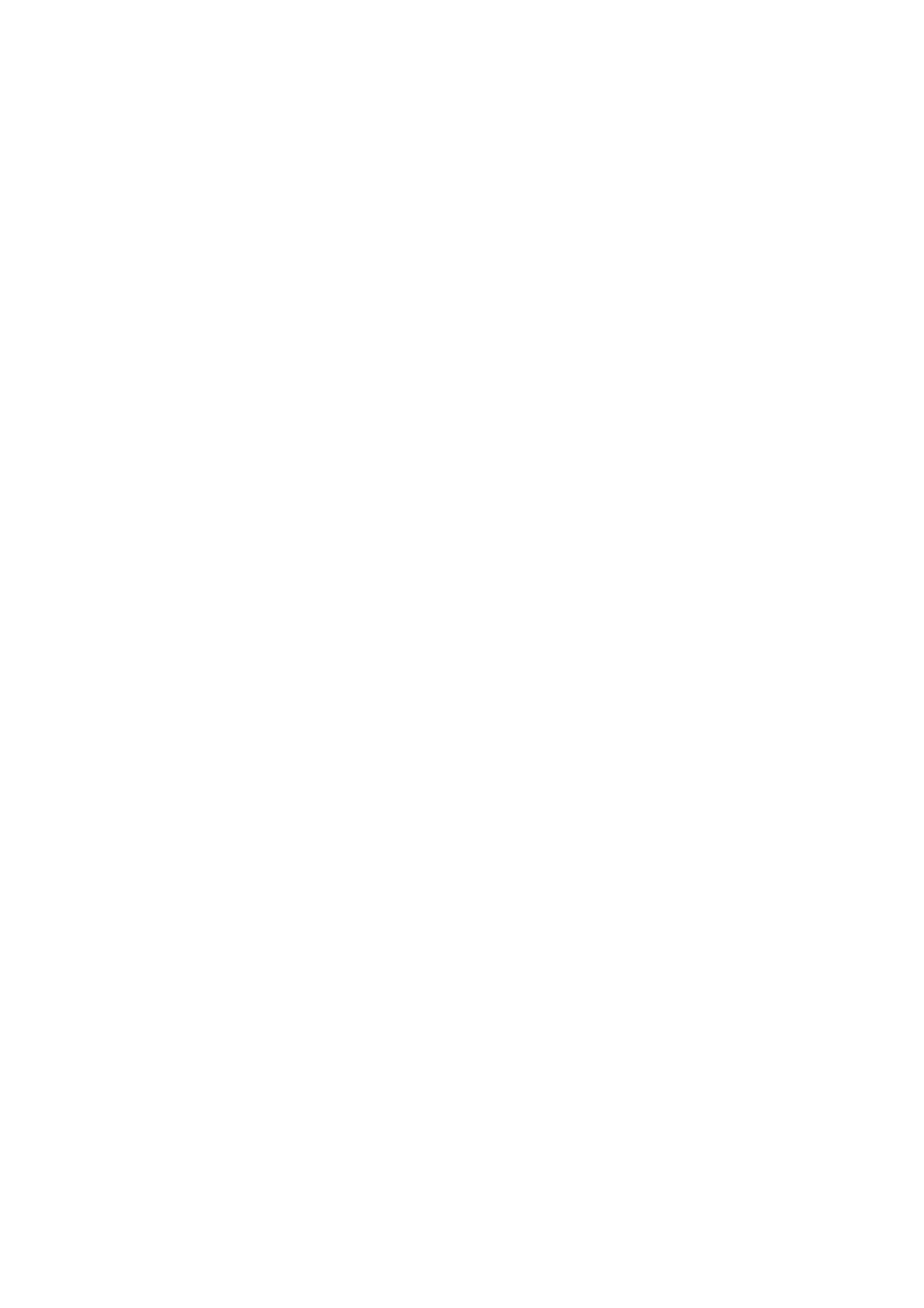# EUROPEAN STANDARD

# NORME EUROPÉENNE EUROPÄISCHE NORM

# **EN 1662:1997/AC**

February 2007 Février 2007 Februar 2007

**ICS** 21.060.10

English version Version Française Deutsche Fassung

Hexagon bolts with flange - Small series (ISO/DIS 15071:1996, modified)

Vis à tête hexagonale à embase cylindrotronconique - Série étroite (ISO/DIS 15071:1996, modifiée)

Sechskantschrauben mit Flansch - Leichte Reihe (ISO/DIS 15071:1996, modifiziert)

This corrigendum becomes effective on 28 February 2007 for incorporation in the three official language versions of the EN.

Ce corrigendum prendra effet le 28 février 2007 pour incorporation dans les trois versions linguistiques officielles de la EN.

Die Berichtigung tritt am 28.Februar 2007 zur Einarbeitung in die drei offiziellen Sprachfassungen der EN in Kraft.



EUROPEAN COMMITTEE FOR STANDARDIZATION COMITÉ EUROPÉEN DE NORMALISATION EUROPÄISCHES KOMITEE FÜR NORMUNG

**Management Centre: rue de Stassart, 36 B-1050 Brussels**

© 2007 CEN All rights of exploitation in any form and by any means reserved worldwide for CEN national Members. Tous droits d'exploitation sous quelque forme et de quelque manière que ce soit réservés dans le monde entier aux membres nationaux du CEN.

Alle Rechte der Verwertung, gleich in welcher Form und in welchem Verfahren, sind weltweit den nationalen Mitgliedern von CEN vorbehalten.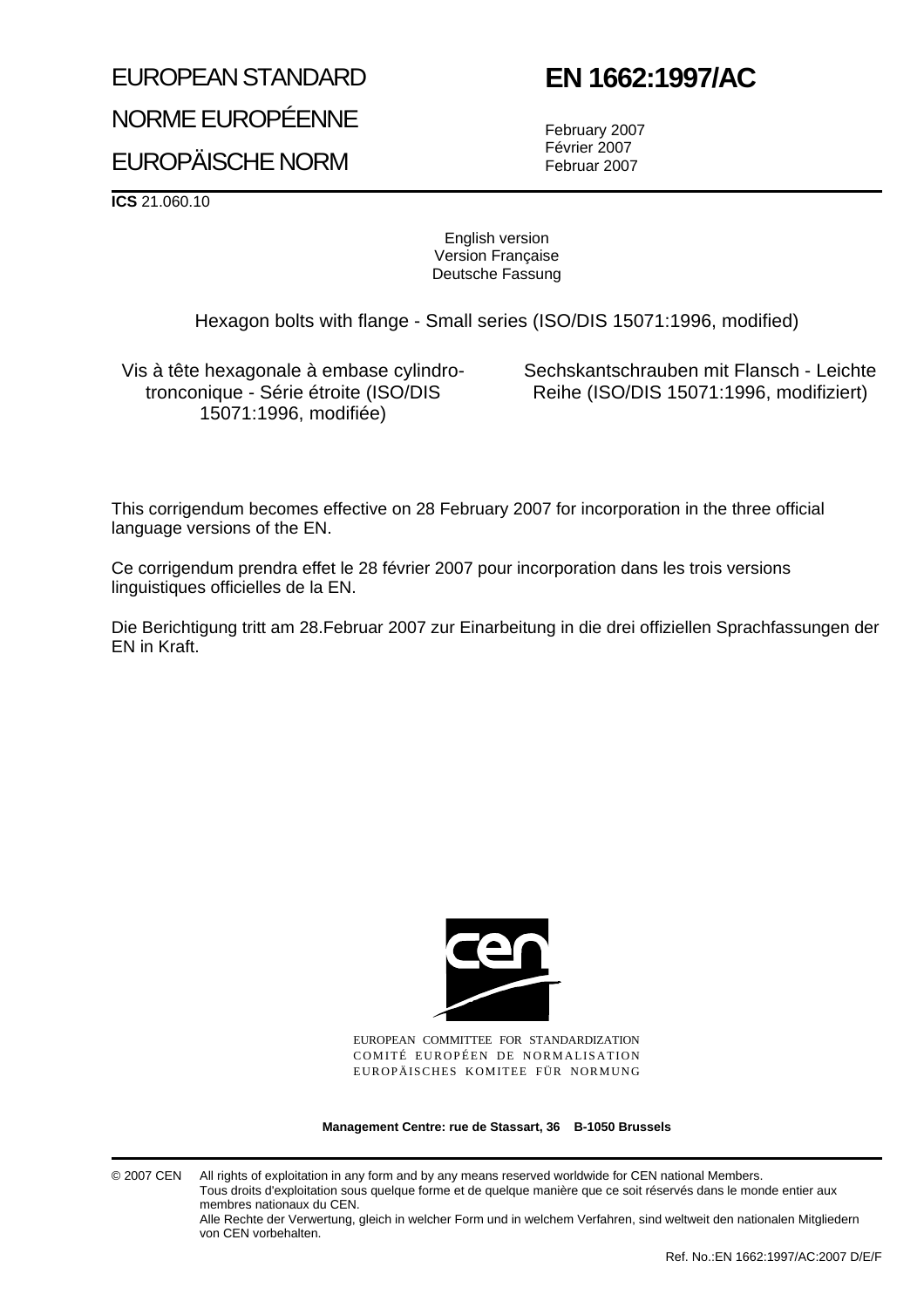### **English version**

#### **Clause 3**

Replace Figure 2 with the following:





other dimensions, see Figure 1

- a) Rounded or chamfered or conical
- b) *d*<sub>2</sub> is approximately equal to the pitch diameter (rolling diameter)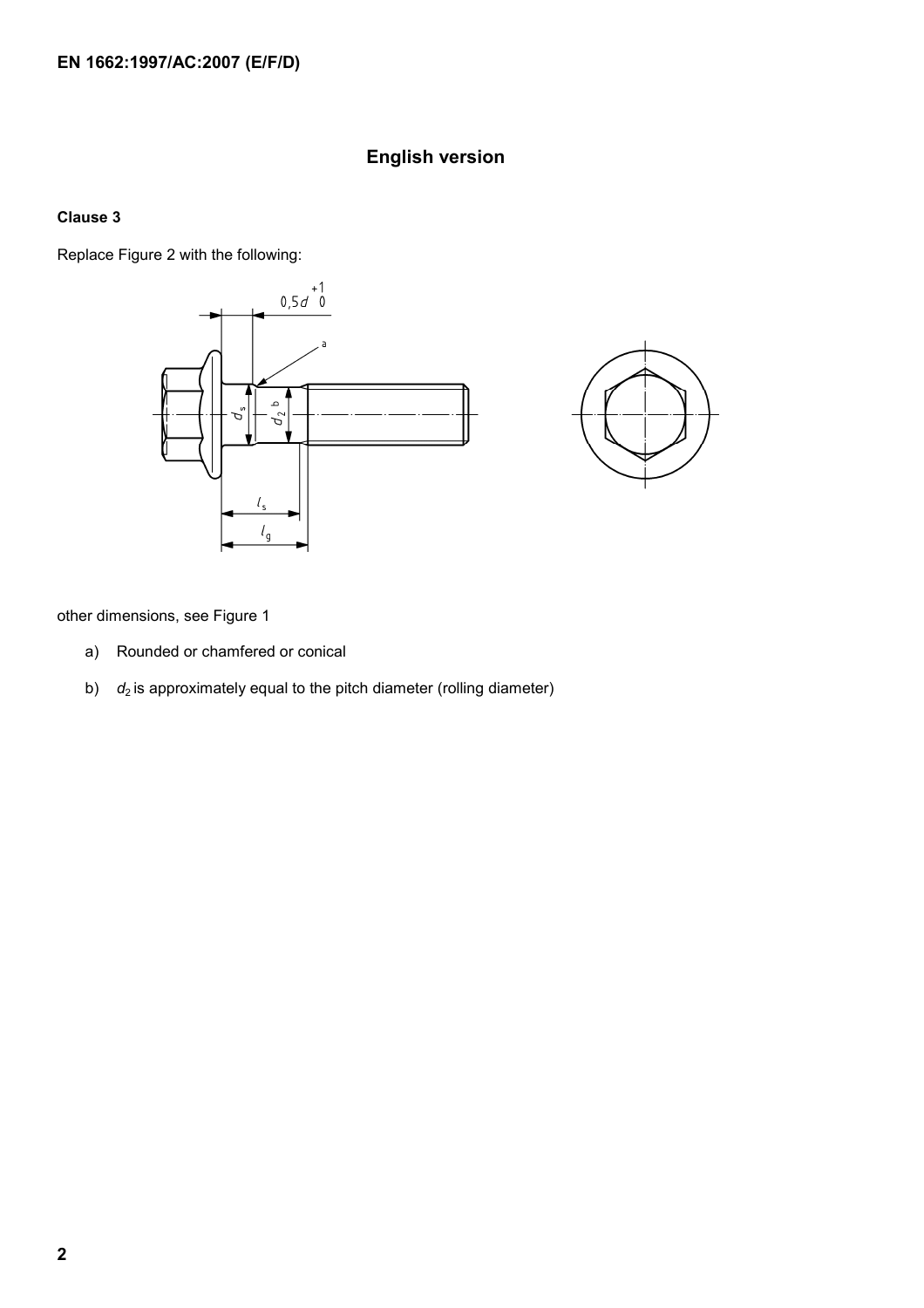#### **Version française**

#### **Article 3**

Remplacer la Figure 2 par la suivante:





Pour les autres dimensions, voir Figure 1

- a) Arrondi ou chanfreiné ou conique
- b) *d*<sub>2</sub> est appoximativement égal au diameter sur flancs de filet (diamètre de roulage)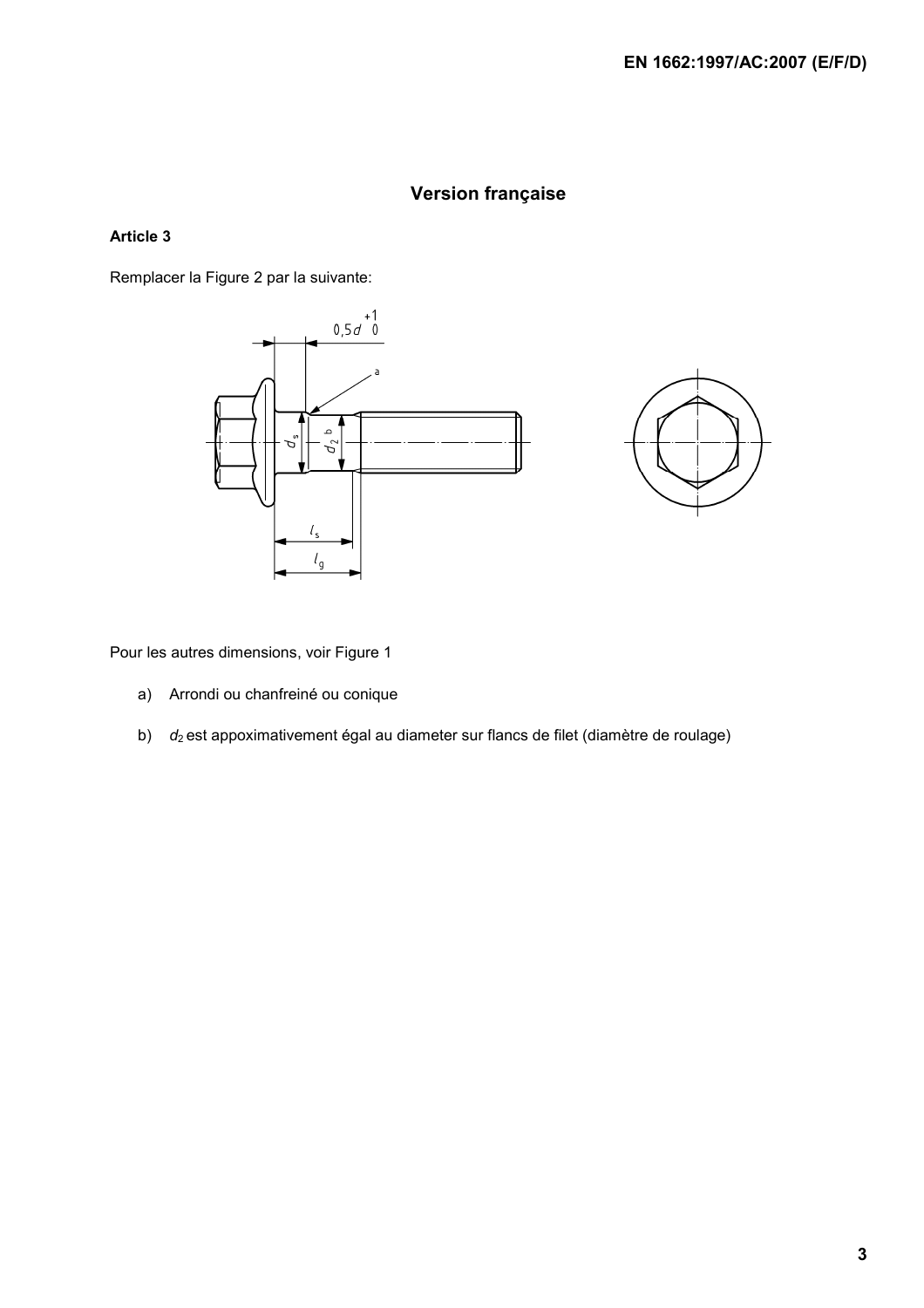#### **Deutsche Fassung**

#### **Abschnitt 3**

Bild 2 ist wie folgt zu ersetzen:





Andere Maße, siehe Bild 1

- a) Gerundet oder kegelig
- b) *d*2 Schaftdurchmesser ≈ Flankendurchmesser (gerolltes Gewinde)